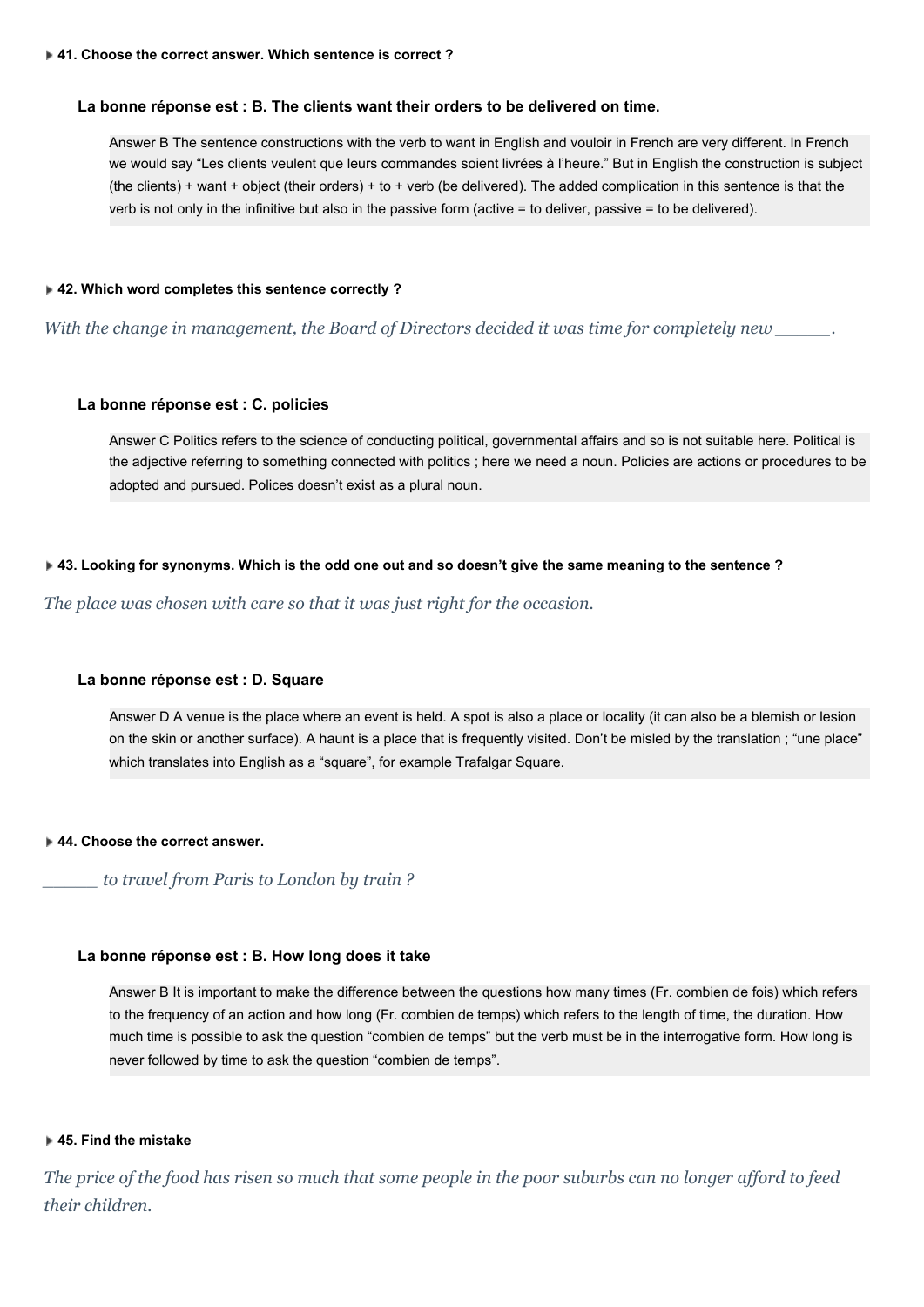### **La bonne réponse est : B. the food**

Answer B The use of the definite article "the" in English is much stricter than in French. If a noun is not defined in the sentence then we do not use the definite article. Here the price is correct because it is defined, it is the price of food. However, food is not defined in the sentence, it is food in general, therefore we do not use the definite article in front of food.

## **46. Choose the correct answer**

*It is the first time that I \_\_\_\_\_ my identity papers before entering the building to work.*

# **La bonne réponse est : D. have been asked to show**

Answer D The expression it is the first time is followed by a verb in the present perfect (have/has + past participle. Here, the construction is more complicated because it is also passive (have/has + been + past participle). The passive is used more in English and often translates sentences with "on" in French. "On m'a demandé de montrer = I have been asked to show".

## **47. Choose the correct answer.**

*The company has many shareholders, \_\_\_\_\_ actually work in the firm.*

# **La bonne réponse est : C. none of whom**

Answer C You must choose the right relative pronoun to translate "dont aucun". The relative pronoun is to replace the noun "shareholders". Which is not possible because it is for objects not people. Who is for people but is the subject relative pronoun and after none we must use whom, the object relative pronoun. Whose is the relative pronoun used to express a family link or possession, belonging which is not the case here.

# **48. Find the word that is closest in meaning to the underlined word**

*She will accept the promotion providing the working conditions improve.*

# **La bonne réponse est : B. so long as**

Answer B Providing or providing that is a synonym for as long as, so long as, on the condition that (Fr. pourvu que). Whether is a synonym for if and is used rather then if, when there is a choice. Even if (Fr. même si) is a synonym for albeit, even though. Otherwise (Fr. sinon) is a synonym for or else, under other conditions, differently.

# **49. Choose the correct answer**

*It's impossible, they \_\_\_\_\_all of my money, it was hidden away very carefully.*